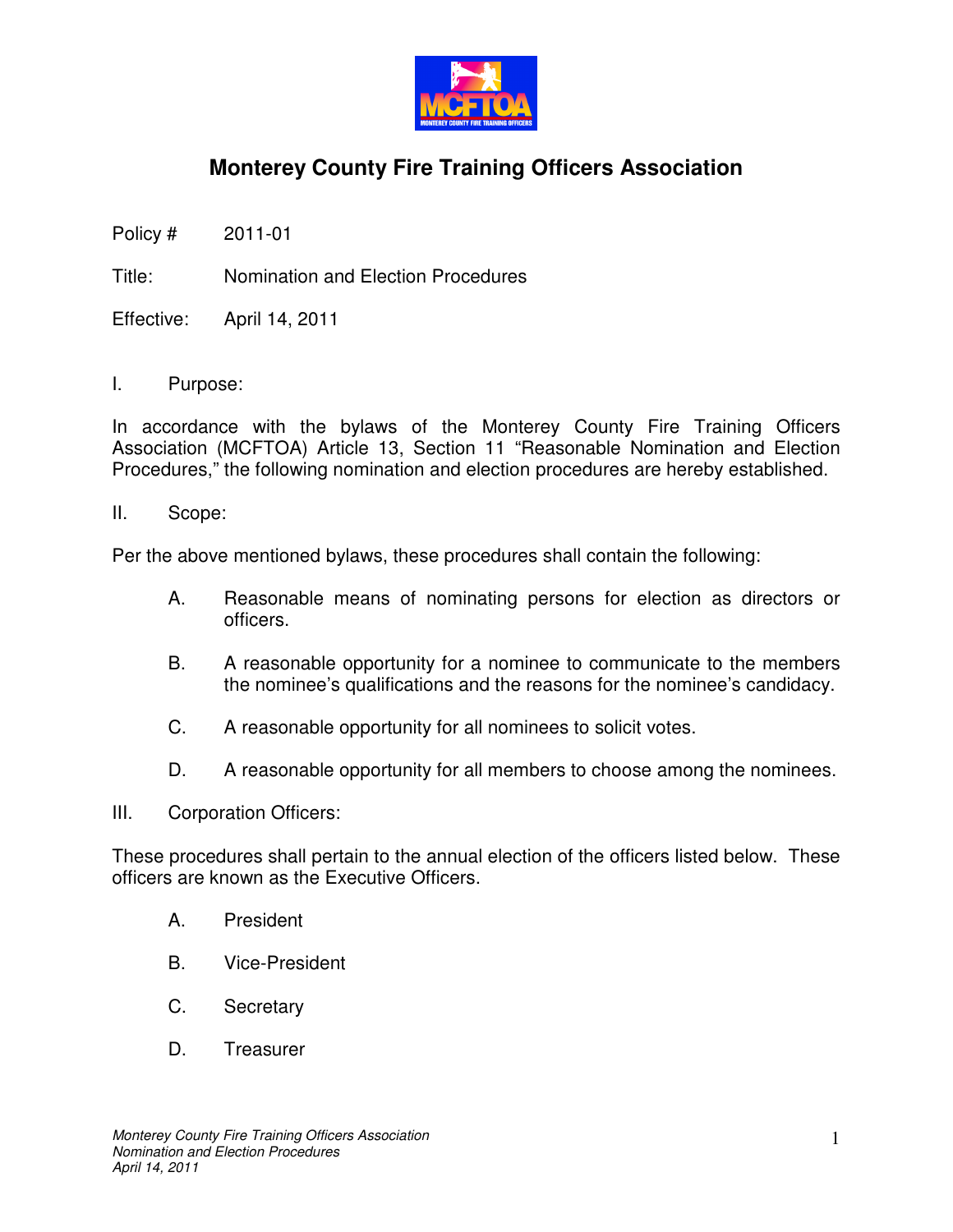## IV. Board of Directors:

These procedures shall pertain to the election of no less than three (3) and no more than five (5) directors. Collectively, the group of directors shall be known as the Board of Directors.

V. Qualifications:

Any member in good standing with the corporation is eligible to seek election as an Executive Officer or as a member of the Board of Directors.

- A. A member in good standing is defined as a member who has maintained active membership during the calendar year in which the nominations are received and the election occurs.
- B. Active membership is defined as a member who has a membership application on file and is current with annual membership dues.
- VI. Term of Office:
	- A. Executive Officers:
		- 1. The term of office for Executive Officers shall be one year.
		- 2. The term of office shall begin at the close of the meeting during which the Chairperson of the meeting has declared the election final.
			- a. Unless otherwise held, the election of officers will occur during the annual membership meeting held on the second Thursday of each December.
		- 3. The term of office for Executive Officers shall expire at the close of the meeting during which the election of new officers has been declared final.
	- B. Board of Directors
		- 1. The term of office for a member of the Board of Directors shall be three years.
		- 2. The term of office shall begin at the close of the meeting during which the Chairperson of the meeting has declared the election final.
			- a. Unless otherwise held, the election for members of the Board of Directors shall occur at the annual membership meeting held on the second Thursday of December during the year in which the term of office expires.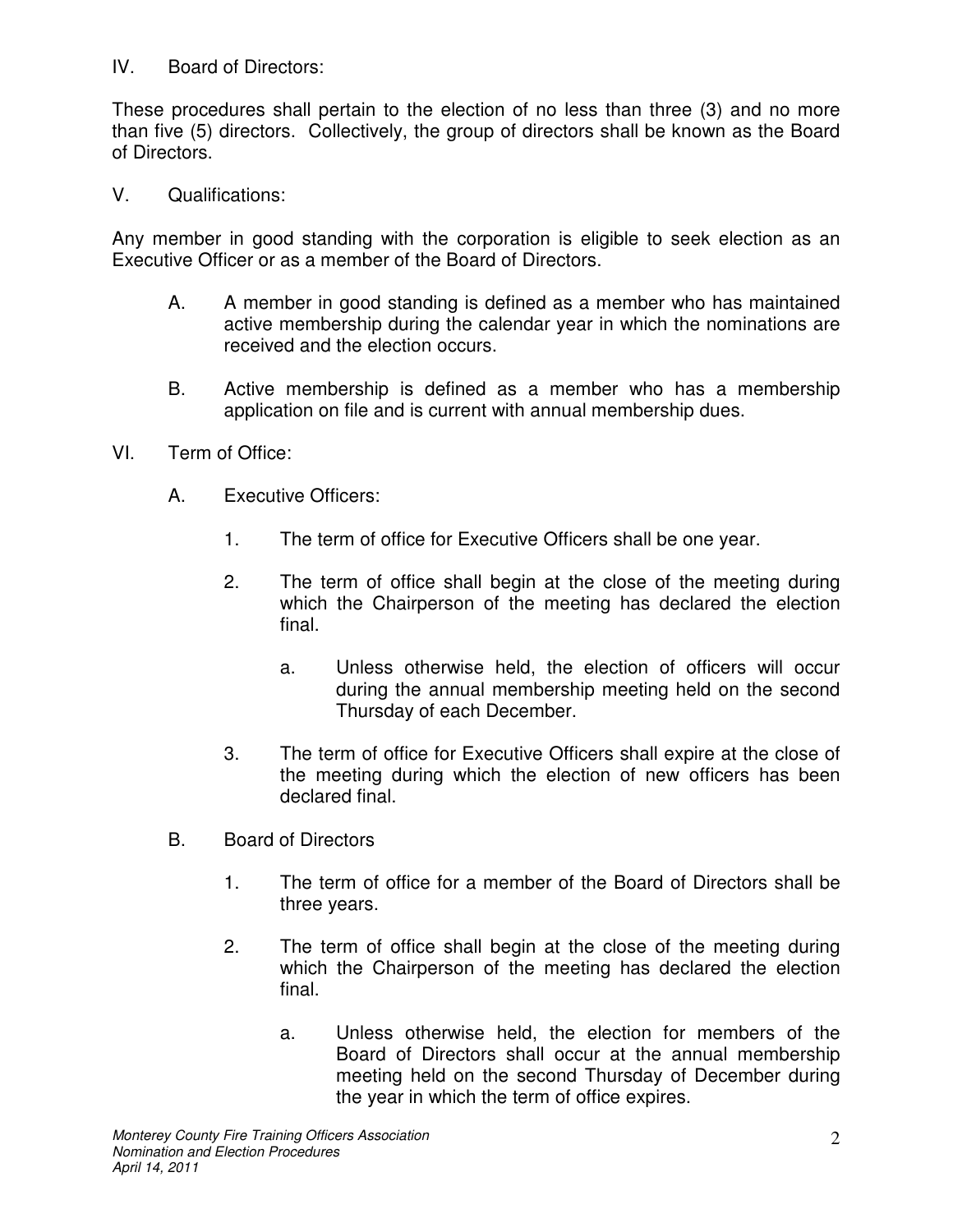- 3. The term of office for a member of the Board of Directors shall expire at the close of the meeting during which the election for members of the Board of Directors has been declared final.
- VII. Nominations:
	- A. Nominations for Executive Officers and the Board of Directors shall begin at the regularly scheduled monthly meeting occurring in October of each year.
	- B. During this meeting, the Chairperson shall declare that nominations are open for the officers and board members whose terms will expire.
	- C. Once nominations are open, the Chairperson shall take nominations from the floor for the specific positions as listed above.
	- D. Any member in good standing with the corporation may, after being recognized by the Chairperson self nominate, or nominate a member for a position up for election.
		- 1. A second for the nomination is not required.
	- E. Each person nominated shall be recorded by the Secretary, or other appointed person, and held until the election occurs at the annual membership meeting.
	- F. If persons nominated are present when the nomination occurs, the person shall be asked in they accept the nomination. If they accept the nomination, their name shall remain on the list of nominated candidates. If the person declines the nomination, their name shall be stricken from the list of candidates.
		- 1. Persons nominated who are not present at the meeting in which they were nominated shall be contacted by the Chairperson at a later time to determine if they accept the nomination. If the person accepts the nomination, their name shall remain on the list of candidates. If they decline the nomination, the Chairperson shall announce at the annual membership meeting that the person has declined the nomination and their name shall be removed from the list of candidates.
	- G. During the initial nomination meeting, if there are no other nominations from the floor, the Chairperson shall declare that nominations remain open until the next regularly scheduled monthly meeting.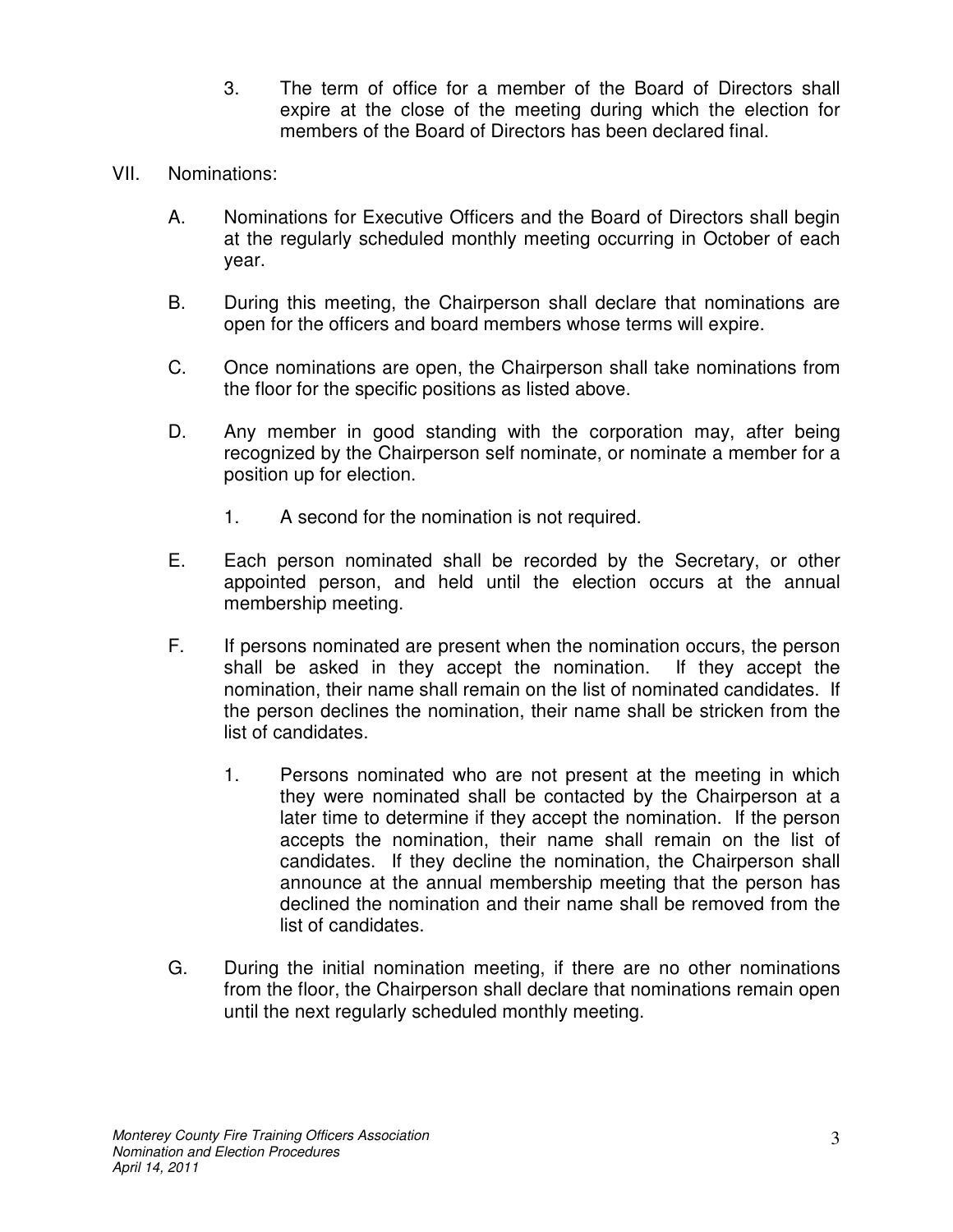- H. During the time period between the membership meeting in October and the membership meeting in November, nominations will remain open and a person may self-nominate or nominate another person for an open position. These nominations shall be transmitted to the Chairperson by appropriate means of communication.
- I. During the regularly scheduled November membership meeting, the Chairperson will state that the period for nominations remains open. The Chairperson will announce if any persons have declined their nomination or if any nominations have been received since the previous meeting. The Chairperson will also ask the Secretary to recite the names of those candidates already nominated.
- J. The Chairperson will then take any additional nominations from the floor following the procedures outlined above.
- K. Once there are no other nominations from the floor, the Chairperson shall declare nominations closed.
- L. Once nominations are closed, the Chairperson will ask if there are any candidates that wish to address the membership as to their qualifications, reasons for their candidacy, and the solicitation of their vote.
	- 1. If a candidate wishes to address the membership, they shall be recognized by the Chairperson and allowed no more than three (3) minutes to address the membership.
	- 2. Once all candidates have been allowed the opportunity to address the membership for three (3) minutes, the Chairperson shall declare the time to address the membership ended.
- M. During the time when nominations are closed, following the November meeting, persons nominated may communicate to the membership through appropriate means their qualifications, reasons for their candidacy, and the solicitation of a member's vote.
	- 1. Upon request from a candidate, the Secretary of the corporation shall provide contact information for each member based upon the request. The requested information shall be obtained from the membership application on file with the corporation.
- VIII. Election Procedures:
	- A. Elections for Executive Officers and members of the Board of Directors shall occur during the annual membership meeting typically held in the month of December each year.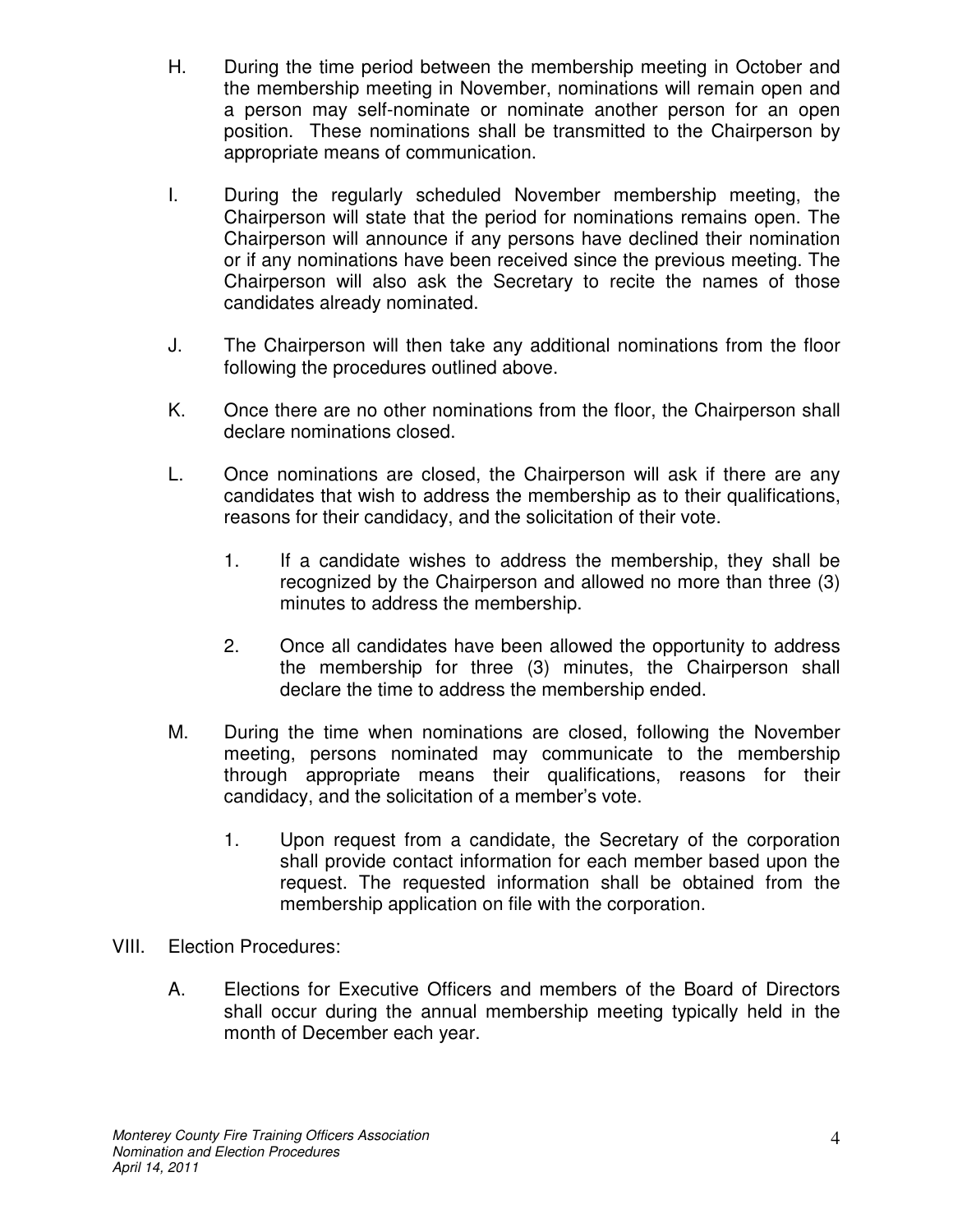- B. Election of Executive Officers and members of the Board of Directors shall be by written ballot.
	- 1. If only one candidate is nominated for a position, the Chairperson may ask for a motion to Suspend the Rules in order to declare the person or persons elected by acclamation. If a motion and a second is received to suspend the rules for a written ballot, the motion must pass by a 2/3 majority of those present at the meeting. If the motion passes, the Chairperson is then allowed to declare the nominee or nominees elected by acclamation.
- C. Members entitled to vote shall not be permitted to vote or act by proxy.
- D. When conducting a written ballot, a candidate shall be elected by a majority vote.
	- 1. A majority vote shall be the majority of members present during the meeting in which the vote was taken.
		- a. As an example, if there are 20 members present during the vote, then a candidate must receive at least 11 votes to win the election.
	- 2. If a ballot is tabulated and no candidate receives a majority of the votes, a re-election then takes place with all the candidates remaining on the ballot unless one or more candidates voluntarily withdraws.
- E. Prior to the written ballot, the Chairperson shall appoint Tellers, including a Chairperson of Tellers, to prepare, handout, collect, and count the ballots.
- F. Once all members present have had the opportunity to vote, the Chairperson says "Have all voted who wish to do so?" If there is no response, the Chairperson says, "Since no one else wishes to vote, the polls are now closed."
- G. Once the polls are closed, the appointed Tellers collect and count the votes. Once the votes are counted, the Chairperson of Tellers prepares a written report of the election.
	- 1. The written report from the Chairperson of Tellers shall include:
		- a. Number of votes cast
		- b. Number of votes necessary for election
		- c. Number of votes each candidate received
- H. Once the written report from the Tellers is prepared, the Chairperson shall be recognized and shall read the report.